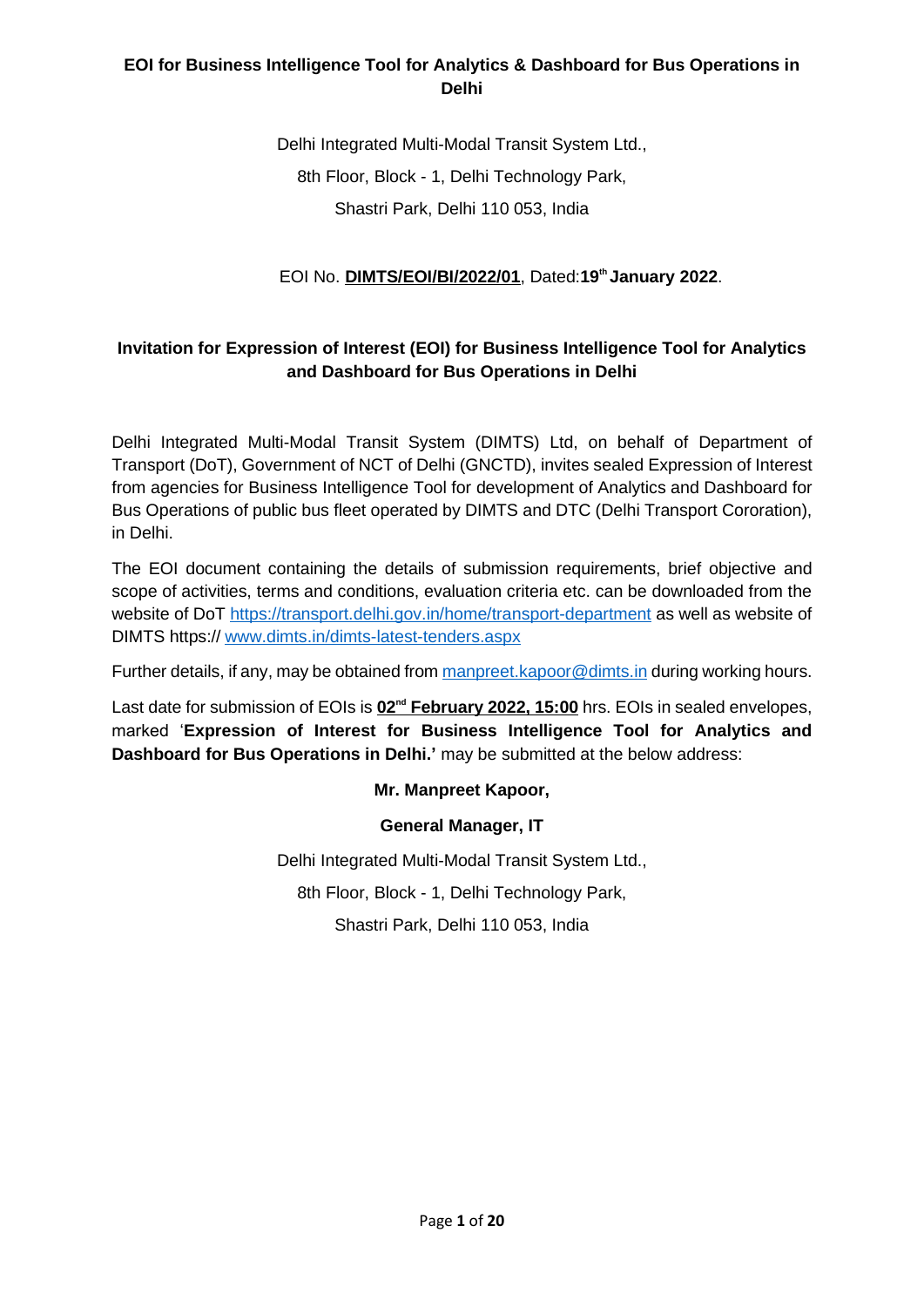## **Invitation for Expression of Interest for Business Intelligence Tool for Analytics and Dashboard for Bus Operations in Delhi**

### **1. Background**

Transport Department, Government of NCT of Delhi (GNCTD) operates over 6000 public transit buses (Number of buses can increase in future) under Cluster Scheme and DTC put together. To better manage and monitor the public transit system and in order to enhance the commuter experience these buses have been fitted with Global Positioning System / Vehicle Tracking Devices (GPS / VTD) and equipped with handheld Electronic Ticketing Machine (ETM) since 2010. Progressively with passage of time and keeping in view the safety and security of the commuters and government regulations from time to time the fleet has been further enhanced with Closed Circuit Television (CCTV) cameras and panic buttons. The real time data feed from these buses is being managed and monitored at the central command centre of DoT at ISBT Kashmiri Gate.

The ITMS (Intelligent Transport Management System) installed on these buses generates humongous amount of data in real time as well there is a large amount of history (past) data available on the servers amassed over previous years of operations, the GPS devices and ETM generate about 150 GB of transactional data every month. DoT is of the view that given the volume of real time data, the history data from past operations and amassing of the ticketing data as well there is a need to deploy a business intelligence tool which can analyse this data to provide dashboard view to management and project stakeholders and also provide various insights into the data on need based requirements.

Delhi Integrated Multi-Modal Transit System Ltd. (DIMTS) is a joint venture company of GNCTD and IDFC Foundation (a not-for-profit company of IDFC Ltd.), with 50% equity each. DIMTS, as Integrated Mechanism, is managing the operations of the cluster buses, for GNCTD.

Transport Department, GNCTD (DoT) has entrusted DIMTS to call this EoI and solicit the response from industry players for implementation of a Business Intelligence (BI) and Analytic system for Public Bus Operations in Delhi.

Through this expression of interest (EoI), DIMTS, on behalf of the Transport Department, GNCTD, seeks expressions of interest from agencies to provide the proposed Business Intelligence Tool for Analytics and Dashboard for Public Bus Operations in Delhi

### **2. Objectives**

The objective of the initiative is to aid and assist DoT and other project stakeholders DTC, DIMTS and cluster buses concessionaires in monitoring and management of public transit bus operations in Delhi. The proposed Business Intelligence Tool will need to analyse real time as well as past data and provide a management dashboard view along with trend analysis and patterns on need based requirements.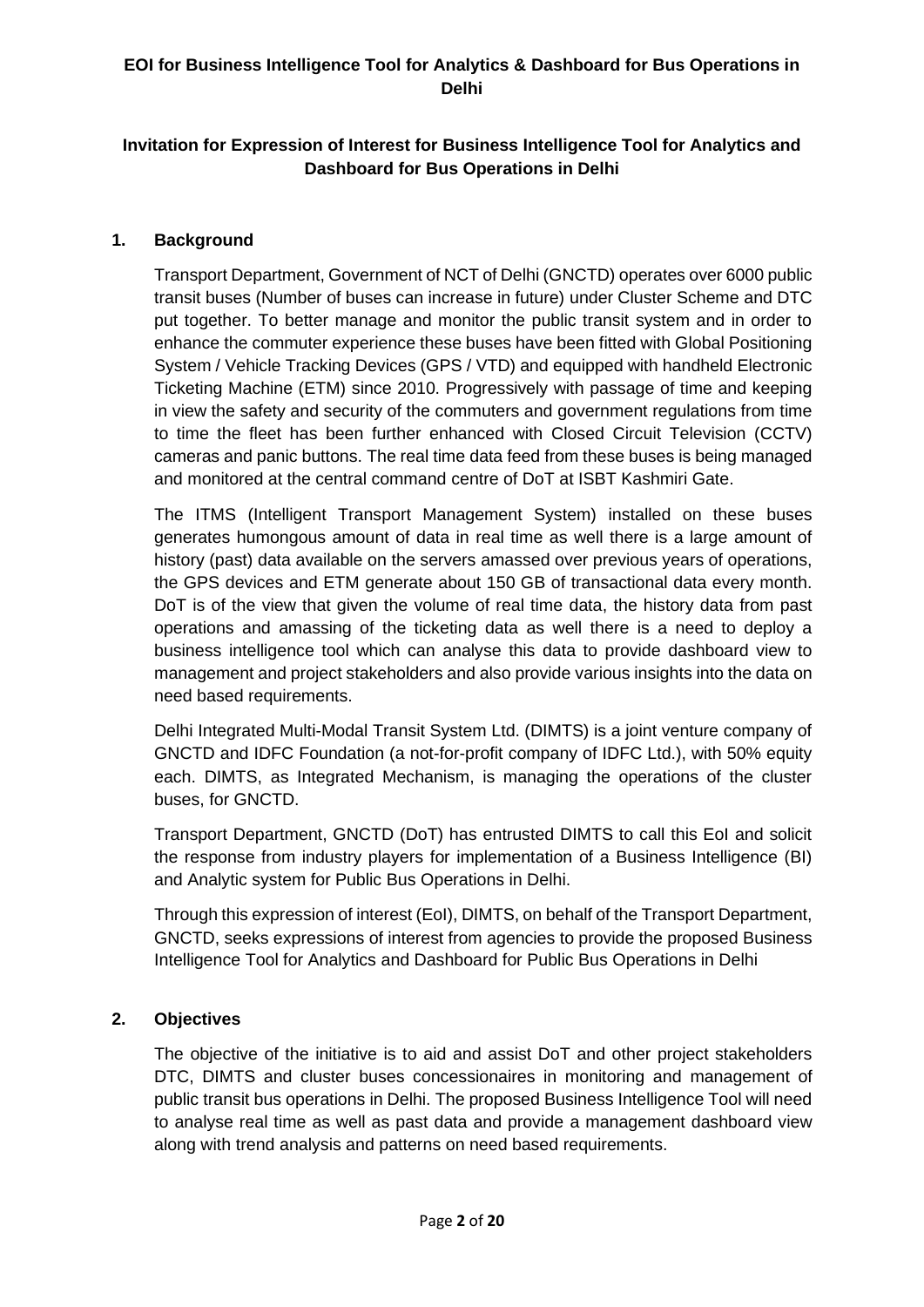DIMTS, on behalf of DoT, through this EOI intends to shortlist agencies to invite proposals for implementation of Business Intelligence Tool for Analytics and Dashboard for Public Bus Operations in Delhi ('Project'). The detailed Project Scope and Key Terms are provided in Annexure 1.

### **3. Eligibility for EOIs**

- i. The applicant should be a company registered under the Indian Companies Act 1956 / 2013 or a partnership firm registered under the Indian Partnership Act 1932 or the Indian Limited Liability Act 2008.
- ii. The applicant should have minimum average annual turnover of Rs. one (1) crore during last three financial years.
- iii. The applicant should have positive net worth as on end of last financial year.
- iv. The applicant should have successfully completed at least 2 projects during last 5 years involving implementation of the BI Tool (same BI Tool as proposed by the Applicant) out of which at least one project should be for a Government Organization / PSU in India.
- v. The applicant should be an OEM (Original Equipment Manufacturer) of the proposed BI Tool or an authorized channel partner of the OEM of the BI Tool.
- vi. The proposed Business Intelligence Tool for analytics and dashboard for public bus operations in Delhi should be part of the Leaders segment by Gartner in any of the last three years.
- vii. The applicant should not have been blacklisted / debarred by any Government Entity or PSU in India as on date of submission of EOI.

#### **4. Submission of EOI**

The applicants need to submit their Expressions of Interest in sealed envelopes, in the format and manner specified in this document.

The following documents need to be enclosed with the EOI:

- i. Letter for Expression of Interest as per format 1
- ii. Copy of Registration Certificate, GST Certificate, PAN certificate of the applicant.
- iii. Organisational details as per format 2
- iv. Work order / agreement and client certificate / self-certificate indicating successful completion of at least 2 projects during last 5 years involving implementation of the BI Tool (same BI Tool as proposed by the Applicant) out of which at least one project should be for a Government Organization (as per format 4).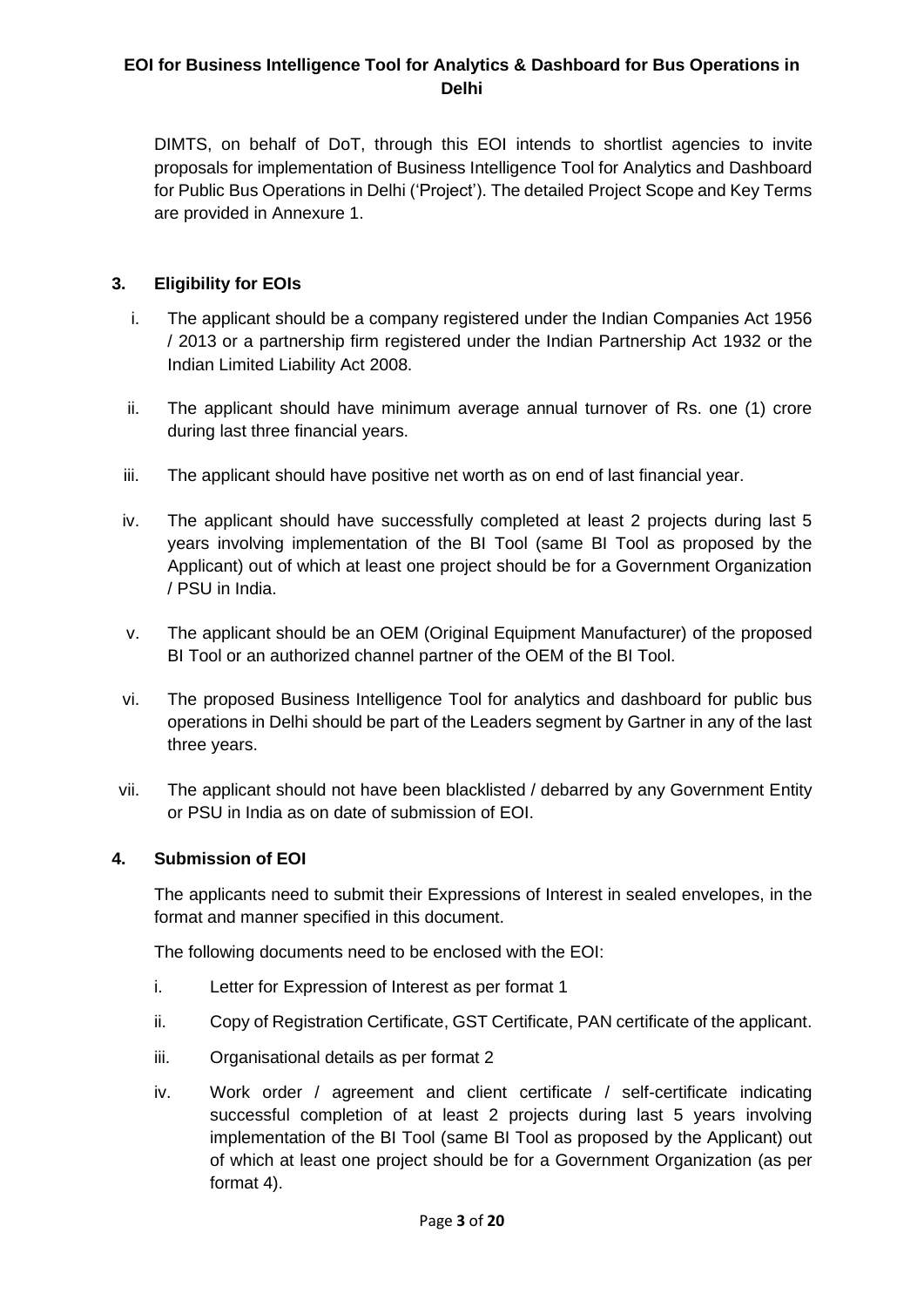- v. Copies of audited balance sheets for last 3 financial years or CA certificate evidencing annual turnover and net-worth.
- vi. Undertaking for being OEM of the proposed BI Tool or letter of authorization from the OEM of BI Tool proposed.
- vii. Self-certified relevant extract of the Gartner report indicating that the proposed Business Intelligence tool is part of the Leaders segment in any of the last 3 years
- viii. Details of the proposed BI tool including but not limited to the following:
	- a. BI Tool features and functionalities
	- b. Technical specifications
	- c. Proposed license schema options (core based, user based etc.) keeping in view the data and user requirements of DoT.
	- d. Hardware and Bandwidth requirement for hosting the BI Tool (on premise data centre as well as on cloud)
- ix. Approach for Requirement Gathering, Design, Customization and Implementation of the BI Tool along with proposed milestone based timelines.
- x. Plan for Knowledge Transfer, Training and Handover of the system.
- xi. Roles and Responsibility matrix along with task level breakdown
- xii. Approach note on how the proposed BI Tool will help DoT in achieving the project objectives.

Refer format 3 on technical submissions as well for point no. ix to xiii above.

### **5. Evaluation of EOIs**

DIMTS will evaluate the EOIs received on the following criteria:

| SI. No.        | <b>Parameter</b>                                                                                                                                                                                  | <b>Marks</b> |
|----------------|---------------------------------------------------------------------------------------------------------------------------------------------------------------------------------------------------|--------------|
| $\mathbf{1}$   | Experience of the agency in implementation Business<br>Intelligence Tool for Analytics and Dashboard                                                                                              | 15           |
| $\overline{2}$ | Deployment of the proposed BI tool in transit domain in<br>India or abroad, by the Applicant or any other partner of<br>the OEM                                                                   | 20           |
| 3              | Features and functionality of the proposed BI tool along<br>with associated technical specifications, license schema,<br>bandwidth requirement and hardware requirement for<br>hosting the system | 30           |
| 4              | Requirement Gathering,<br>Design,<br>Approach<br>for<br>Customization and Implementation of the BI tool along<br>with milestone based timelines.                                                  | 15           |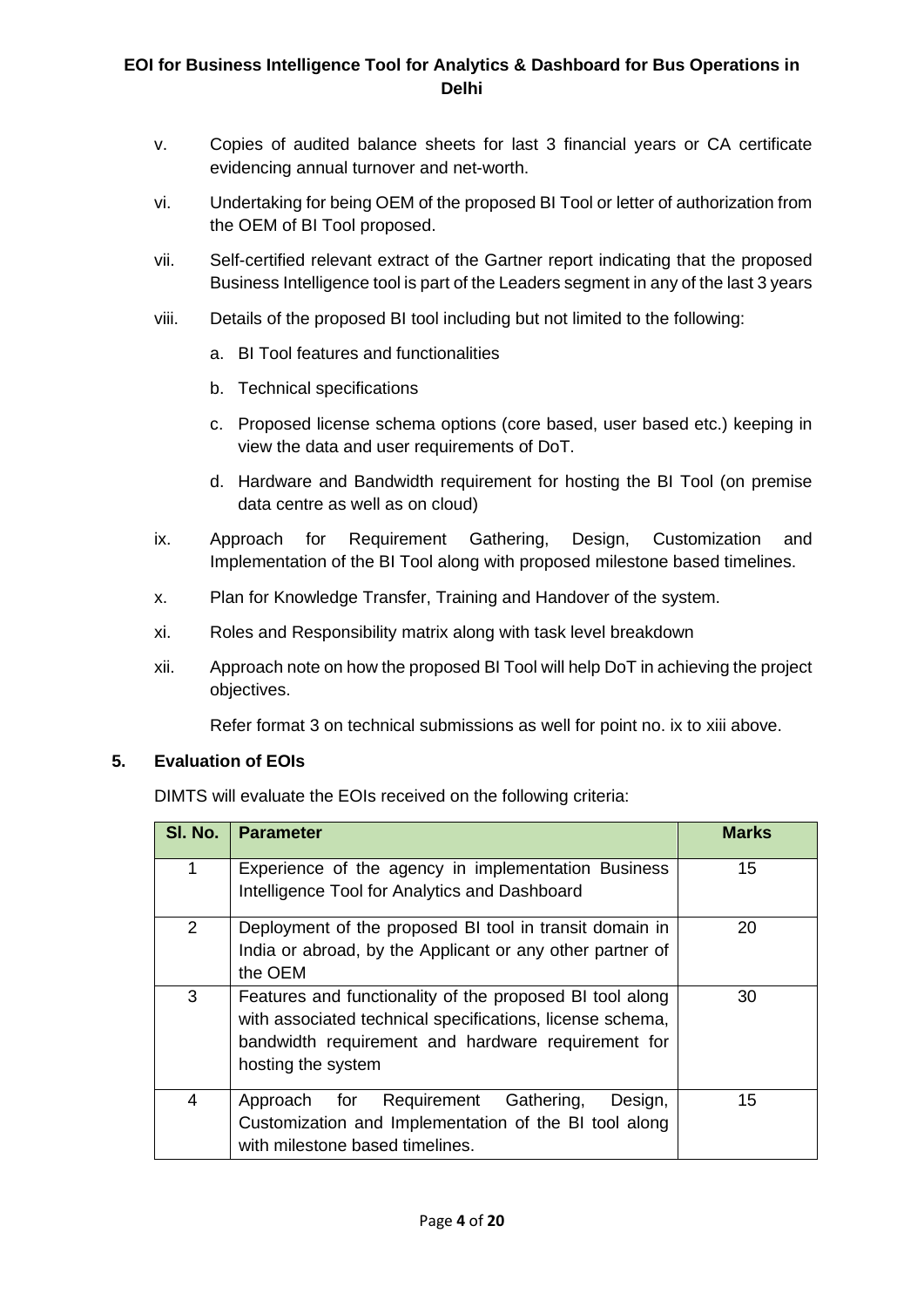| SI. No. | <b>Parameter</b>                                                                                                                               | <b>Marks</b> |
|---------|------------------------------------------------------------------------------------------------------------------------------------------------|--------------|
| 5       | Proposed Knowledge Transfer, Training and Handover<br>Plan                                                                                     | 10           |
| 6       | Approach note on the BI Tool achieving the project<br>objectives.<br>ii.<br>Roles and Responsibility matrix along with task<br>level breakdown | 10           |

The Applicants will be required to make a presentation before DIMTS/DoT covering all the above parameters, at a date and time intimated by DIMTS. The written submissions as well as presentation by the Applicants shall be taken into consideration in evaluation of EOIs.

The Applicants, scoring at least seventy (70) marks in evaluation shall only be eligible for next stage i.e. issuance of Request for Proposal by DIMTS.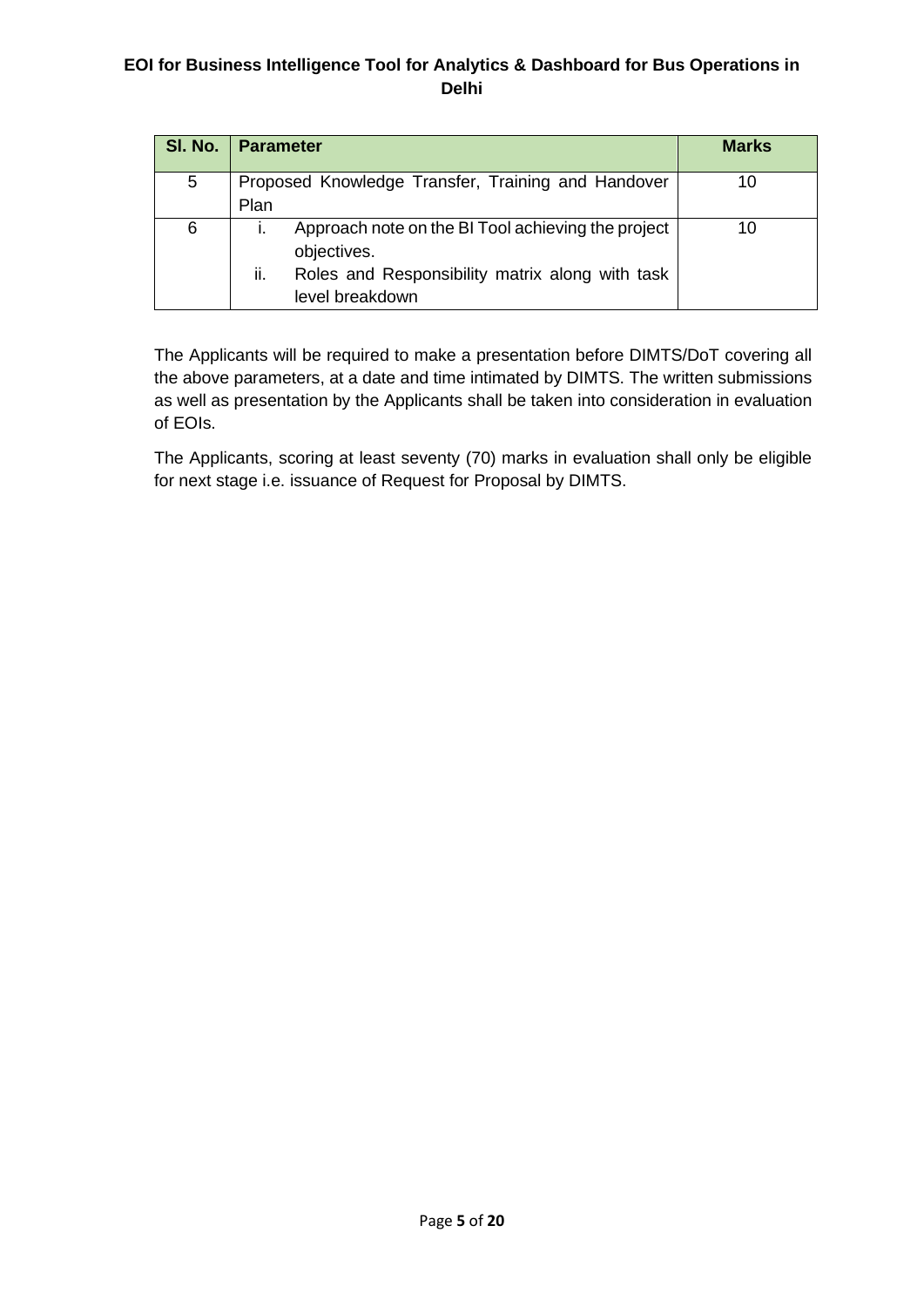### **6. Terms of EOI**

- i. DIMTS reserves the right to accept or reject any EOI or to annul the EOI process, at any time without any liability or any obligation for such acceptance/ rejection or annulment without assigning any reasons thereof.
- ii. The Expressions of Interest by the Applicants shall be valid for a period of 180 days initially which may be extended further if required by DIMTS.
- iii. This EOI is not an offer and is issued by DIMTS with no commitment. DIMTS reserves the right to withdraw EOI and/ or modify any part thereof at any stage. DIMTS further reserves the right to disqualify any Applicant, should it be so necessary at any stage.
- iv. The Expressions of Interest are being invited by DIMTS on behalf of Transport Department, GNCTD. The payment for the BI Tool shall be made by DIMTS after receiving funds from DoT.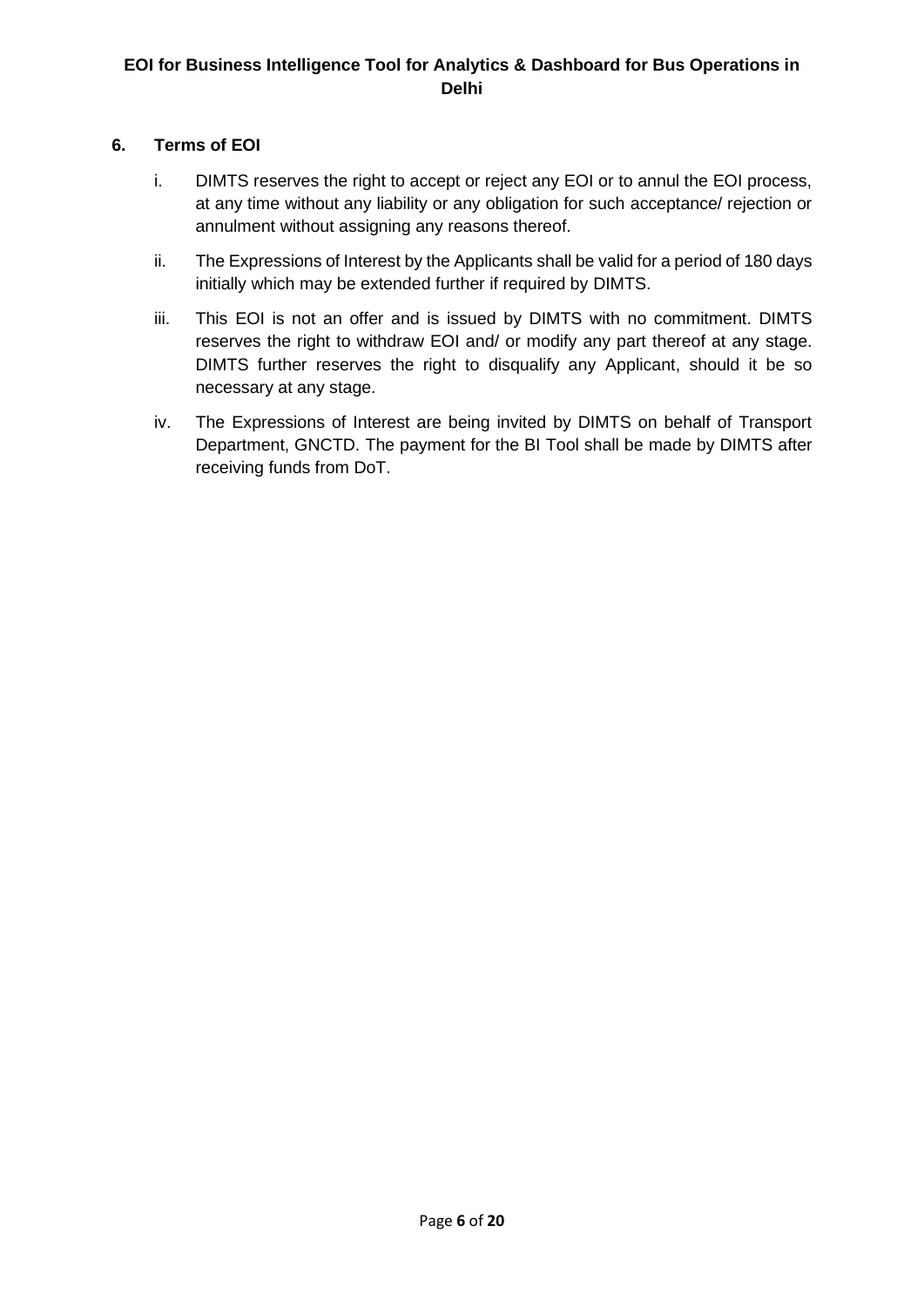### **Annexure 1**

## **Project Scope and Key Terms**

The scope of the Project and key terms for the engagement of the Agency to implement the Business Intelligence (BI) Tool for Analytics and Dashboard for Bus Operations in Delhi are provided below:

- 1. DIMTS on behalf of DoT, shall appoint an Agency to implement the Business Intelligence Tool for Analytics and Dashboard for Bus Operations in Delhi, on the terms as specified in this document and the request for proposal (RFP) issued by DIMTS subsequently.
- 2. The appointed agency will need to design, develop and implement the BI tool keeping in view the requirements specified by DIMTS in consultation with DoT and DTC (other agency operating the buses in Delhi).
- 3. As a part of the system design the appointed agency will need to study the existing ITMS system deployed and identify the various dashboard view, data trends and insights and Key Performance Indices in consultation with DoT and its associate project stakeholder like DTC, DIMTS and cluster bus concessionaires.
- 4. The system requirements so identified at S. No. 3 will then be developed and implemented by the appointed agency.
- 5. The proposed BI tool is expected to be deployed within 6 months of the appointment of the agency.
- 6. The appointed agency will carry out training, knowledge transfer and handholding to the team members of various project stakeholders post successful deployment of the system.
- 7. The trained team members should be able to create KPI's, report and dashboard views based on the requirements of the project stakeholders from time to time. The appointed agency may decide upon the time duration for training of the team members based on the above expected outcome.
- 8. Post successful deployment of the system the appointed agency is expected to provide solution maintenance and support services for a period of 3 years which would include deployment of upgraded version of the tool if any during the contract period.
- 9. The appointed agency will need to provide the license to use the BI Tool to DoT and other project stakeholders (DIMTS, DTC and Cluster Bus concessionaire) during the implementation and well as support period of the contract.
- 10. The proposed hardware specifications and the associated bandwidth for the deployment and seamless functioning of BI tool will need to be provided for by the appointed agency.
- 11. The appointed agency will need to work out the technical specifications of the BI tool based on the system requirements as firmed up in consultation with DoT and its associated stakeholders (DIMTS, DTC and Cluster Bus concessionaire).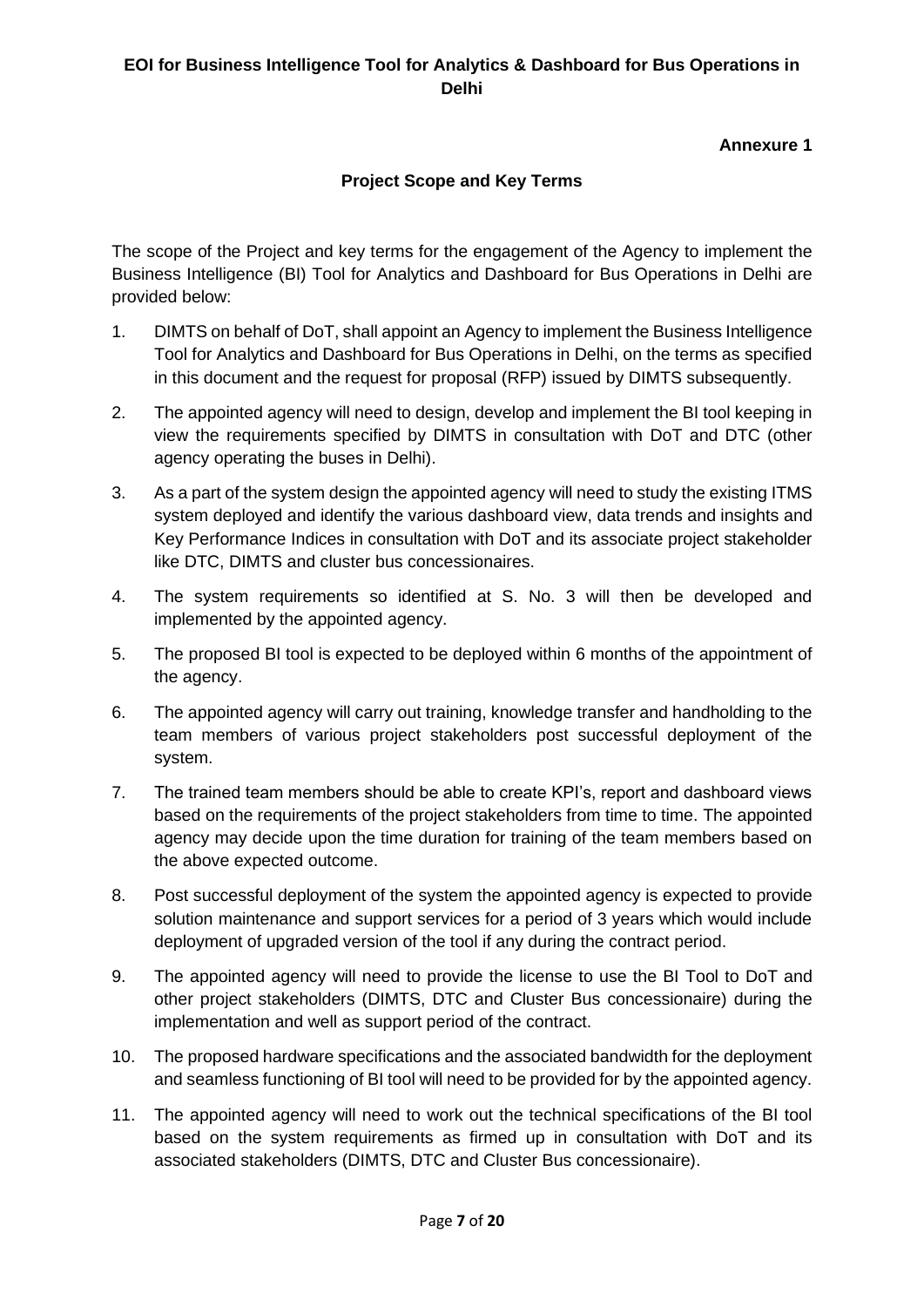- 12. The appointed agency will also need to compute the requirement of no. of core licenses / user licenses and concurrent user licenses based on the licensing policy of the proposed BI tool, keeping the system requirement in view.
- 13. DoT/DIMTS will provide the list of KPI's to be monitored through the BI Tool. Minimum requirements/an indicative but not exhaustive list of proposed KPI's is placed at Annexure 2. However the KPI's will need to be firmed up during the system requirement study at S. No. 4 above.
- 14. The proposed BI tool should have capability to provide role based access and view to various project stakeholders at appropriate levels within drill down capabilities
- 15. The appointed agency will need to collate data coming from GPS devices, handheld ETM's, system alarms and alerts, various master tables (fleet, drivers, conductors, schedules, tips, routes, bus stops etc.) and daily performance reports, from individual systems.
- 16. The proposed BI tool should be highly scalable keeping in view the future requirements of DoT/DIMTS and expansion in size of bus fleet. The proposed size of bus fleet in Delhi for public transit is 11,000. Hence the system should be able to scale to support this many number of buses operating in Delhi, in future.
- 17. The appointed agency should ensure that proposed deployment architecture of the BI tool is in high availability mode with built in redundancy. It is envisaged that the proposed BI tool deployment will have an high uptime of 99.9%
- 18. The proposed BI tool should be deployment agnostic i.e. can be deployed on-premises, on any private / public cloud without imposing any feature restrictions.
- 19. The proposed BI tool should be capable of sharing reports and other data, as requested by any research or educational institute or any other agency, directly from the system. The data sharing would be done after due approval from DoT/DIMTS.
- 20. The proposed BI tool should have the following indicative features
	- a. Allow users to capture and export the current display through electronic reports and in different printer formats, including support of office suite of app's (e.g. excel, word, etc.)
	- b. Have a default configuration and landing page for each user or user
	- c. Allow multiple visual elements to be laid out on the same display.
	- d. Have the ability to display dashboards and reports using different visual elements including charts, maps, calendars, gauges, images, tables, visual and textual lists, and alerts as follows:
	- e. All visual elements shall have editable titles, labels, legends, axes, icons, and colours, where applicable.
	- f. Interactive visualization component shall display the overall aggregate status of a DoT's/DIMTS' KPI with proper colour coding (green, yellow, red, or as defined by DoT/DIMTS preferences).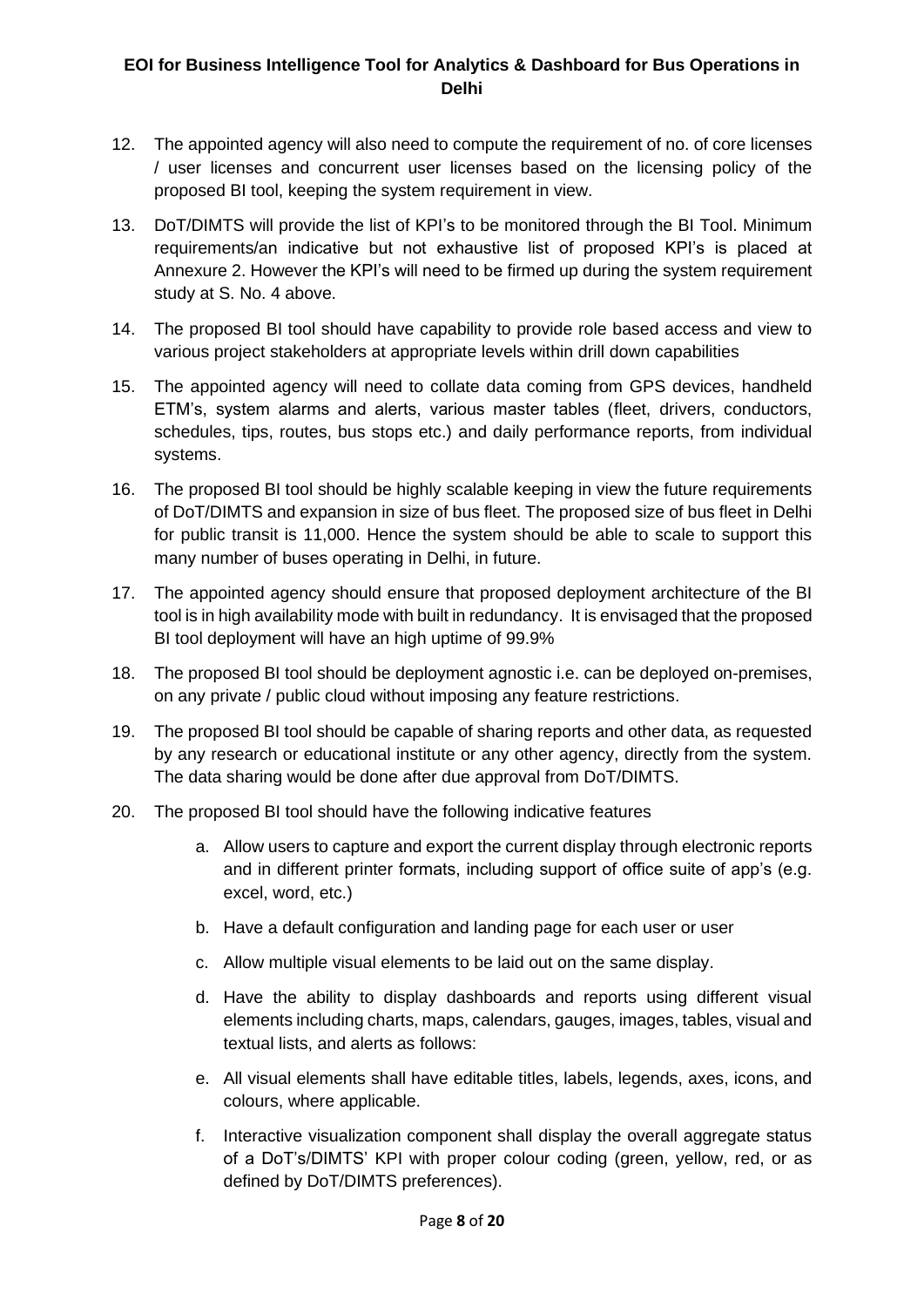- g. It should allow the user to drill down and switch between different KPIs (e.g. KPI for utilization, average vehicle duration, etc.)
- h. Display clickable contextual information related to the metrics being viewed and allows the user to drilldown on contextual information as required.
- i. Different types of charts should be supported such as Bar Charts, Histograms, Line Charts, Heat Maps, Pie Charts, Grids, Radar Charts, Scatter Plots, and Doughnut Charts etc.
- j. Maps shall have GIS Maps extension to allow plotting different mark base and spatial map layers and allow the user to zoom and pan freely through the map, and be able to present heat map visualizations on GIS map data.
- k. Calendars shall allow the user to intuitively navigate through calendar fields, such as day, month, and year.
- l. Visual and textual lists shall allow the user to scroll through all of the available list items with smooth scrolling.
- m. Allow the user to choose the proper visual element required to display the required KPI data and allow the user to easily switch between alternative visual elements.
- n. Have view-management tools, allowing the user to move, reorder, enlarge, shrink, open, and close visual elements with intuitive interaction.
- o. Allow the user to create a new visual element based on the available visual element types and customize an existing visual element with an easy to use graphical interface.
- p. Allow the user to save any customization done on a visual element.
- q. Automatically update the parameters and filters of the displayed data when the user drills down through visual elements and update the other visual elements accordingly.
- r. Also, enable selection of filters through the visual elements and propagate selection to all visual elements in the dashboard.
- s. Allow the user to filter and sort the presented data based on number of attributes including the time period or on multiple attributes simultaneously.
- t. Allow the user to search through visual elements that display numerous data entries such as tables and lists.
- u. Allow the user to save the current filter and selection of parameters
- v. Understand different types of structured data including numbers, percentages, fractions, general text, coordinates, and objects.
- w. Run mathematical, statistical, and analytical operations on available data
- x. Compute trends and projections from data based on available historical data and based on data from external systems to enable informed decision making.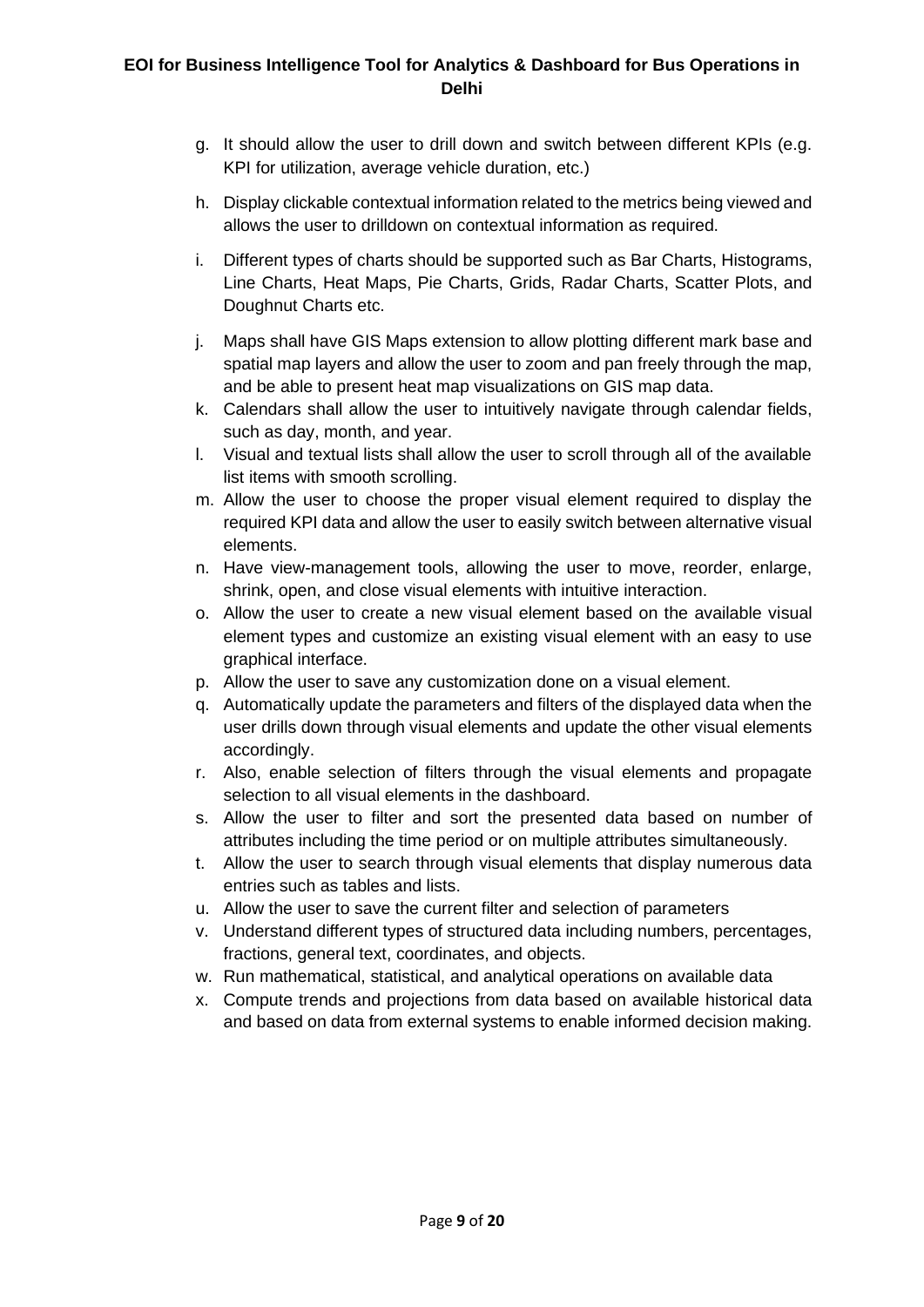**Annexure 2**

# **Minimum System Requirement Specifications for development of Dashboard] for real time monitoring of City Bus Operation in Delhi and performance of services based on historic data for Monthly/Quarterly/ Yearly**

## **Sources of input (both for DTC & Cluster buses in Delhi)**

- 1) Integration with GPS based Automatic Vehicle Location data with refresh rate/polling cycle of 10 seconds from each bus (integrated with server of TCIL/MAPL, set up for Transport Department, Govt. of NCT of Delhi at Command & Control Centre, 4<sup>th</sup> Floor, Kashmere Gate)
- 2) Electronic Ticketing Machines (ETMs) based automatic fare collection system application data (integrated with server set up M/s Aurionpro Solutions Ltd. for Transport Department, Govt. of NCT of Delhi at Operations Control Centre, 1<sup>st</sup> Kashmere Gate)

### **System Requirement Specifications/Parameters**

- A) Fleet Performance of City Bus Operation in Delhi
- B) Service Quality
- C) Capacity availability vs. utilization on each route
- D) Productivity of DTC & Cluster Buses
- E) Data Analytics on different parameters
- F) Financial Performance (Monthly, Quarterly & Financial Year-wise of buses]
- G) Panic Button

The details of requirements are as under:

## **A) Fleet performance of City Bus Operation in Delhi**

### **a) Fleet Utilization**

| <b>Description</b>       | <b>DTC</b> | <b>Cluster</b> | <b>Total</b> |
|--------------------------|------------|----------------|--------------|
| <b>Fleet Held</b>        |            |                |              |
| <b>Schedule Fleet</b>    |            |                |              |
| Actual Fleet on road     |            |                |              |
| <b>Fleet Utilization</b> |            |                |              |

- Drill down upto depot/Cluster level.
- Data should be available for current day, progressive during the month, comparative data with previous month, historic data of previous F.Y. vs Current F.Y – Depot-wise/Cluster-wise/Concessionaire Company-wise, DTC vs Cluster, consolidated for Delhi.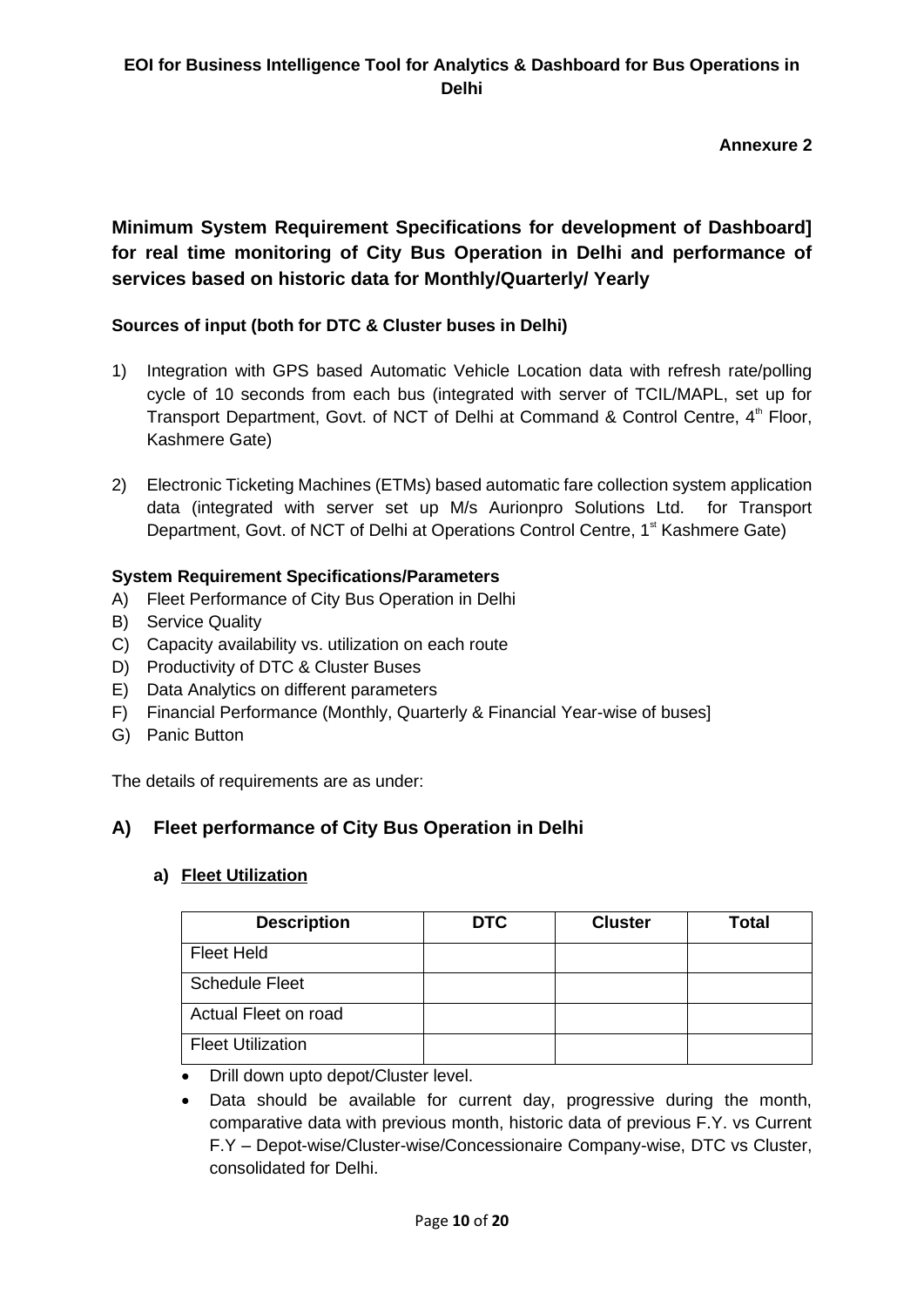Breakdown of AC-CNG, AC-Electric & Non-AC-CNG buses also required.

#### **b) Route Performance**

| <b>Description</b>          | <b>Total</b>  |                |               |
|-----------------------------|---------------|----------------|---------------|
|                             | <b>DTC</b>    | <b>Cluster</b> | <b>Common</b> |
|                             | <b>Routes</b> | <b>Routes</b>  | <b>Routes</b> |
| No. of City Routes operated |               |                |               |
| No. of NCR Routes operated  |               |                |               |

 Drill down at route level with route structure, time table, whether served by AC-CNG, AC-Electric & Non-AC-CNG Bus, First trip time with node, last trip time with node, Peak hour peak direction (PHPD), Frequency – peak/off peak/inter peak, fare stage bus stop, category of routes (Trunk, Primary, Secondary etc.).

### **c) Service Trips**

| <b>Description</b>            | <b>DTC</b> | <b>Cluster</b> | <b>Total</b> |
|-------------------------------|------------|----------------|--------------|
| <b>Service Trips</b>          |            |                |              |
| <b>Actual Trips</b>           |            |                |              |
| <b>Operational Efficiency</b> |            |                |              |
| Trip Cancellation with reason |            |                |              |
| - Breakdown, No Bus, No       |            |                |              |
| Driver, No Conductor etc.     |            |                |              |

Drill down upto depot/Cluster level.

- Data should be available for current day, progressive during the month, comparative data with previous month, historic data of previous F.Y. vs Current F.Y – Depot-wise/Cluster-wise/Concessionaire Company-wise, DTC vs Cluster, consolidated for Delhi.
- Breakdown of AC-CNG, AC-Electric & Non-AC-CNG buses also required.

### **B) Service Quality**

| <b>Description</b>            | <b>DTC</b> | <b>Cluster</b> | Total |
|-------------------------------|------------|----------------|-------|
| Schedule Adherence - On-time  |            |                |       |
| Wait time (Actual)            |            |                |       |
| Morning Peak/EV Peak          |            |                |       |
| Skipped bus top (fare stages) |            |                |       |
| Early Departure trips         |            |                |       |
| Over-speed cases              |            |                |       |
| Traffic Jam $-$               |            |                |       |
| Stretch-wise/Route-wise with  |            |                |       |
| trend for a month             |            |                |       |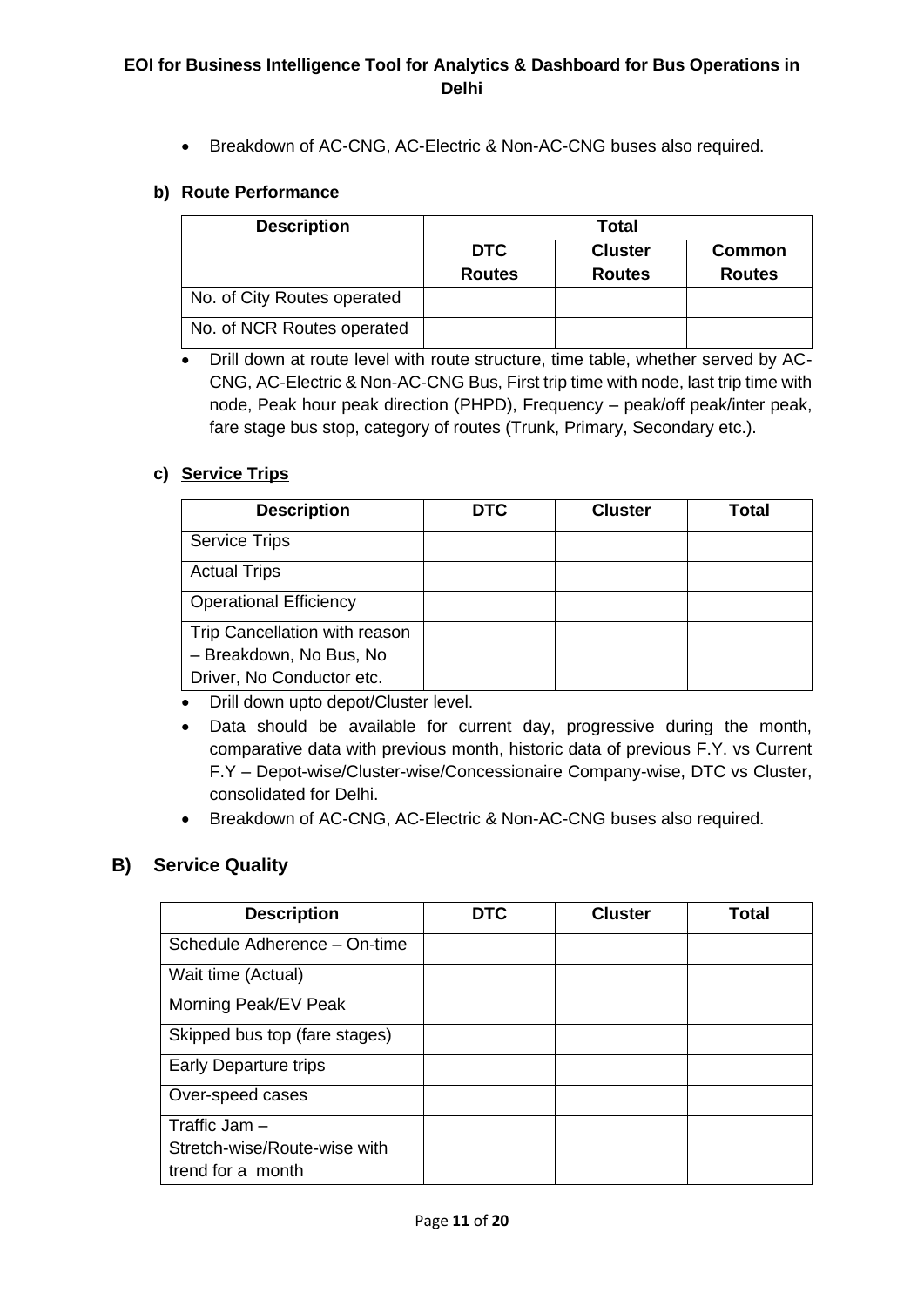- Drill down at depot level, Cluster/Concessionaire Company level, bus/duty level, driver level with previous history etc.
- Analytics for Speed profile, dangerous case history repeated case history of driver/bus.
- Route-wise reliability DTC vs Cluster etc.

## **C) Capacity Availability Vs. Utilization on each route:**

| <b>Ridership</b>                   | <b>DTC</b> | <b>Cluster</b> | Total |
|------------------------------------|------------|----------------|-------|
| <b>Total Ridership</b>             |            |                |       |
| Ridership per day                  |            |                |       |
| Ridership per bus per day          |            |                |       |
| Ridership - Route wise             |            |                |       |
| [Peak Hour and non-peak hour)      |            |                |       |
| Analytics for over-utilization/un- |            |                |       |
| utilization of buses deployed on   |            |                |       |
| each route in peak hour peak       |            |                |       |
| direction on week days, monthly    |            |                |       |
| trend etc.                         |            |                |       |

- Drill down at depot level, Cluster/Concessionaire Company level, bus/duty level, driver level with previous history etc.
- Analytics for Speed profile, dangerous case history repeated case history of driver/bus.
- Route-wise reliability DTC vs Cluster etc.

## **D) Productivity of DTC and Cluster Buses:**

| <b>Description</b>                | <b>DTC</b> | <b>Cluster</b> | Total |
|-----------------------------------|------------|----------------|-------|
| <b>Scheduled KMs</b>              |            |                |       |
| 2. Actual KMs                     |            |                |       |
| 3. Vehicle Utilization KM per bus |            |                |       |
| per day                           |            |                |       |

Drill down upto depot/Cluster level (route-wise).

- Data should be available for current day, progressive during the month, comparative data with previous month, historic data of previous F.Y. vs Current F.Y – Depot-wise/Cluster-wise/Concessionaire Company-wise, DTC vs Cluster, consolidated for Delhi.
- Lost kilometerage due to Breakdown, traffic jam etc. of DTC & Cluster buses also required.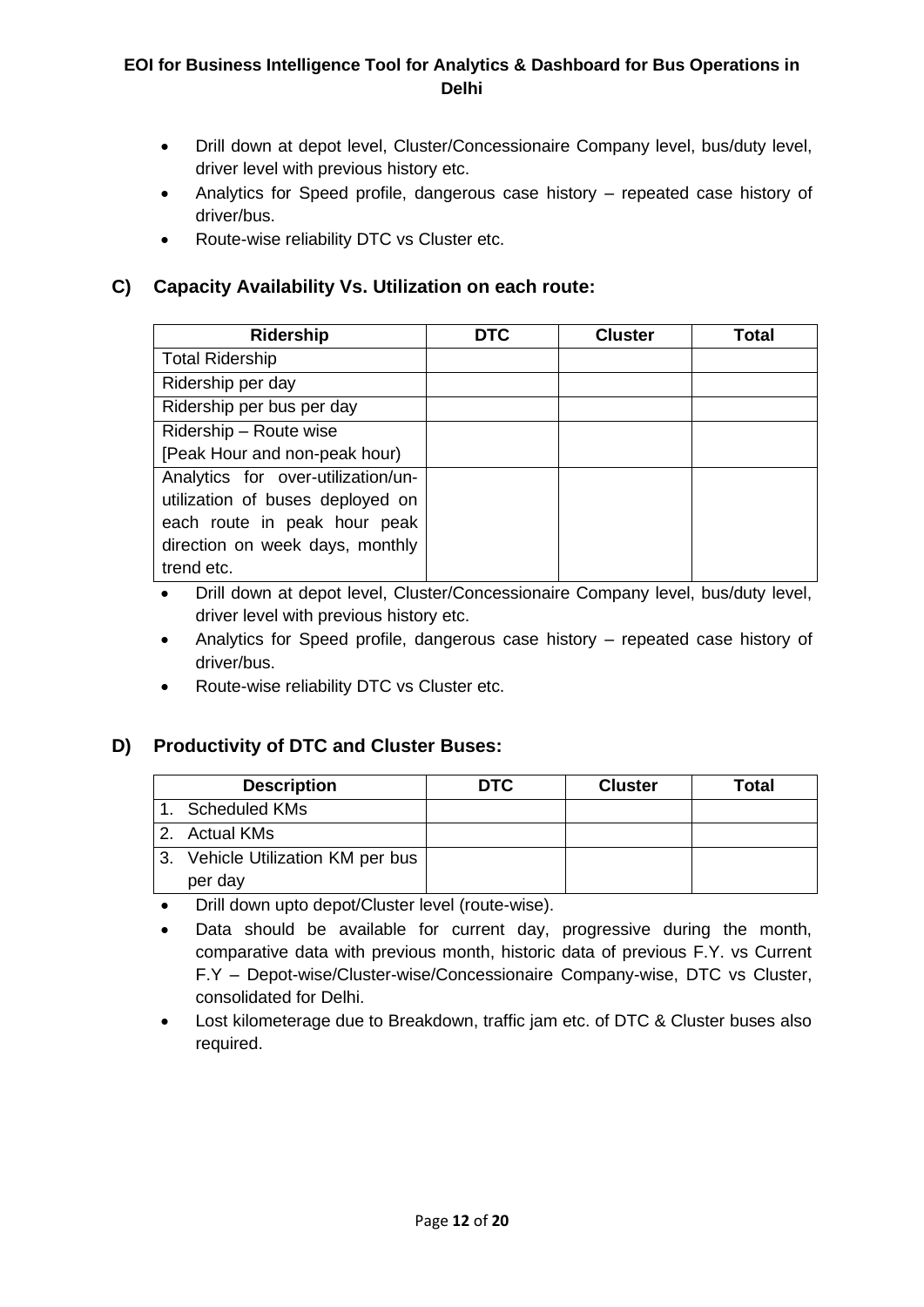## **E) Data Analytics for the following points:**

- Comparative performance trend (KPIs) of different agency, different operators [Concessionaire] under Cluster Scheme with graphical representation.
- Economic feasibility analysis of a new route through statistical simulation approach.
- Passenger Information about availability & reliability of route-wise service [Agencywise, consolidate] with graphical representation.
- Overtaking of buses on the same route
- Bunching of bus on the same route/alignment
- Analysis of genuine traffic jam on different days
- Trend for identification and perennial problem of traffic jam on a particular stretch.
- Identification of genuine traffic jam on a route resulting in non-adherence of time schedule
- Identification of cases of non-adherence of time-table willfully by the driver
- Identification of cases of non-adherence of minimum service gaps at the node points of routes.
- Identification of necessary compliance
- Analysis of authorized and non-authorized route diversion with bus number and trip number as an exception report.
- Driver-wise/duty-wise analysis of bus stop skipped both for DTC and Cluster
- Driver-wise/duty-wise analysis of over-speeding both for DTC and Cluster

## **F) Financial Performance [Monthly, Quarterly & Yearly of buses]**

| Revenue*               | <b>DTC</b> | <b>Cluster</b> | Total |
|------------------------|------------|----------------|-------|
| <b>Traffic Revenue</b> |            |                |       |

Breakup of Revenue per KM, per day, per bus per day, weekly (weekdays & weekend separately), monthly, yearly (Calendar & Financial).

| <b>Expenditure**</b>        | <b>DTC</b> | <b>Cluster</b> | Total |
|-----------------------------|------------|----------------|-------|
| <b>Gross Cost</b>           |            |                |       |
| <b>Operating Cost</b>       |            |                |       |
| <b>Fixed Cost (Capital)</b> |            |                |       |

Breakup of Cost per KM, per day, per bus per day, weekly (weekdays & weekend separately), monthly, yearly (Calendar & Financial).

| Gap***               | <b>DTC</b> | <b>Cluster</b> | <b>Total</b> |
|----------------------|------------|----------------|--------------|
| <b>Total Gap</b>     |            |                |              |
| <b>Operating Gap</b> |            |                |              |

\*\*\* Breakup of Gap per KM, per day, per bus per day, weekly (weekdays & weekend separately), monthly, yearly (Calendar & Financial).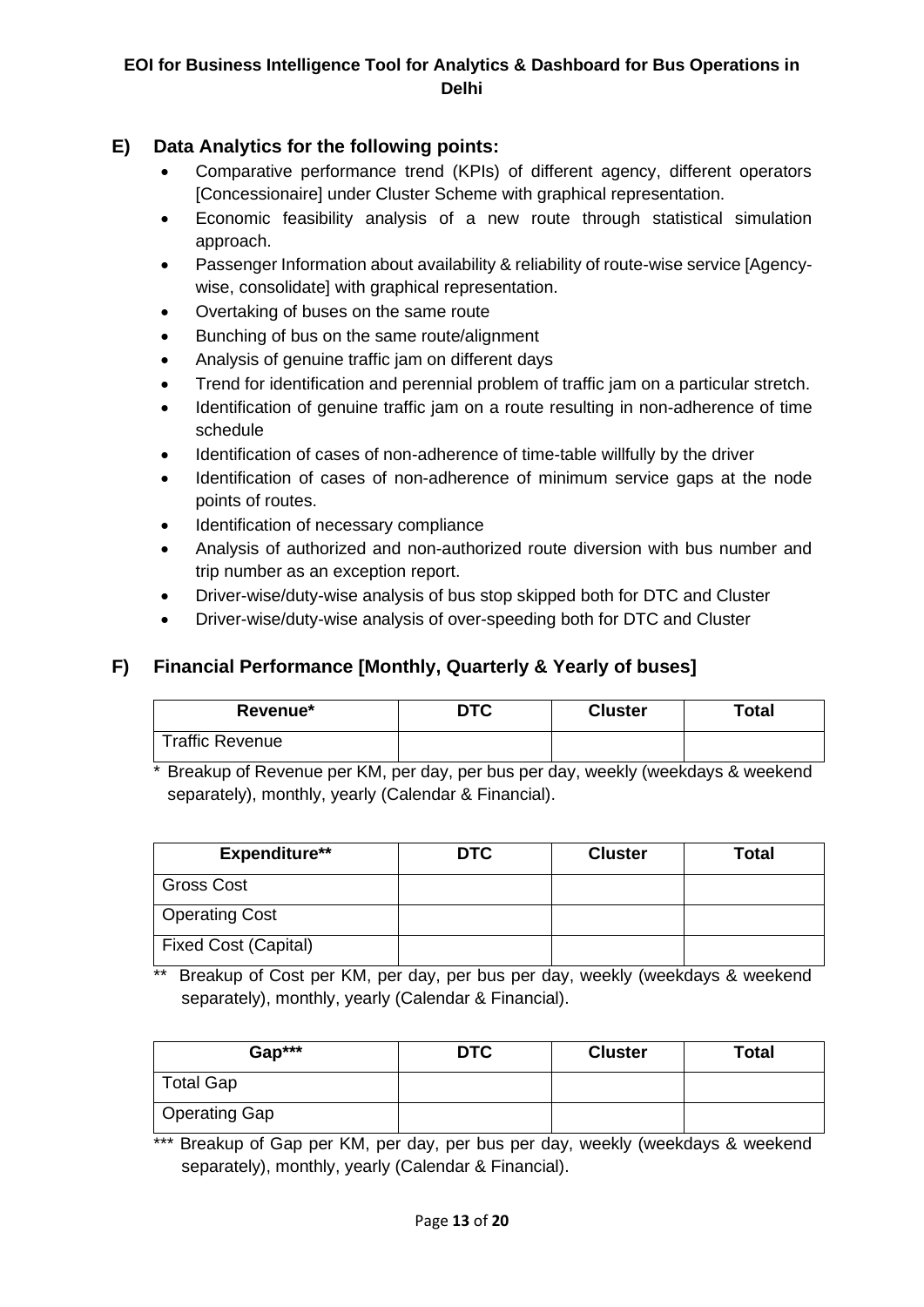# Breakup at Cluster, Depot and Route Level (AC-CNG, AC-Electric & Non-AC-CNG).

## **G) Panic Button**

| <b>Description</b>                         | <b>DTC</b> | <b>Cluster</b> | Total |
|--------------------------------------------|------------|----------------|-------|
| Total incidence of panic button            |            |                |       |
| No. of false panic button incidence        |            |                |       |
| No. of panic button alert received at CCC* |            |                |       |
| No. of panic button alert received at CCC  |            |                |       |
| [Category-3: genuine cases referred to     |            |                |       |
| Delhi Police, Dial 112**]                  |            |                |       |

\* CCC is Command and Control Centre

\*\* Drill down for details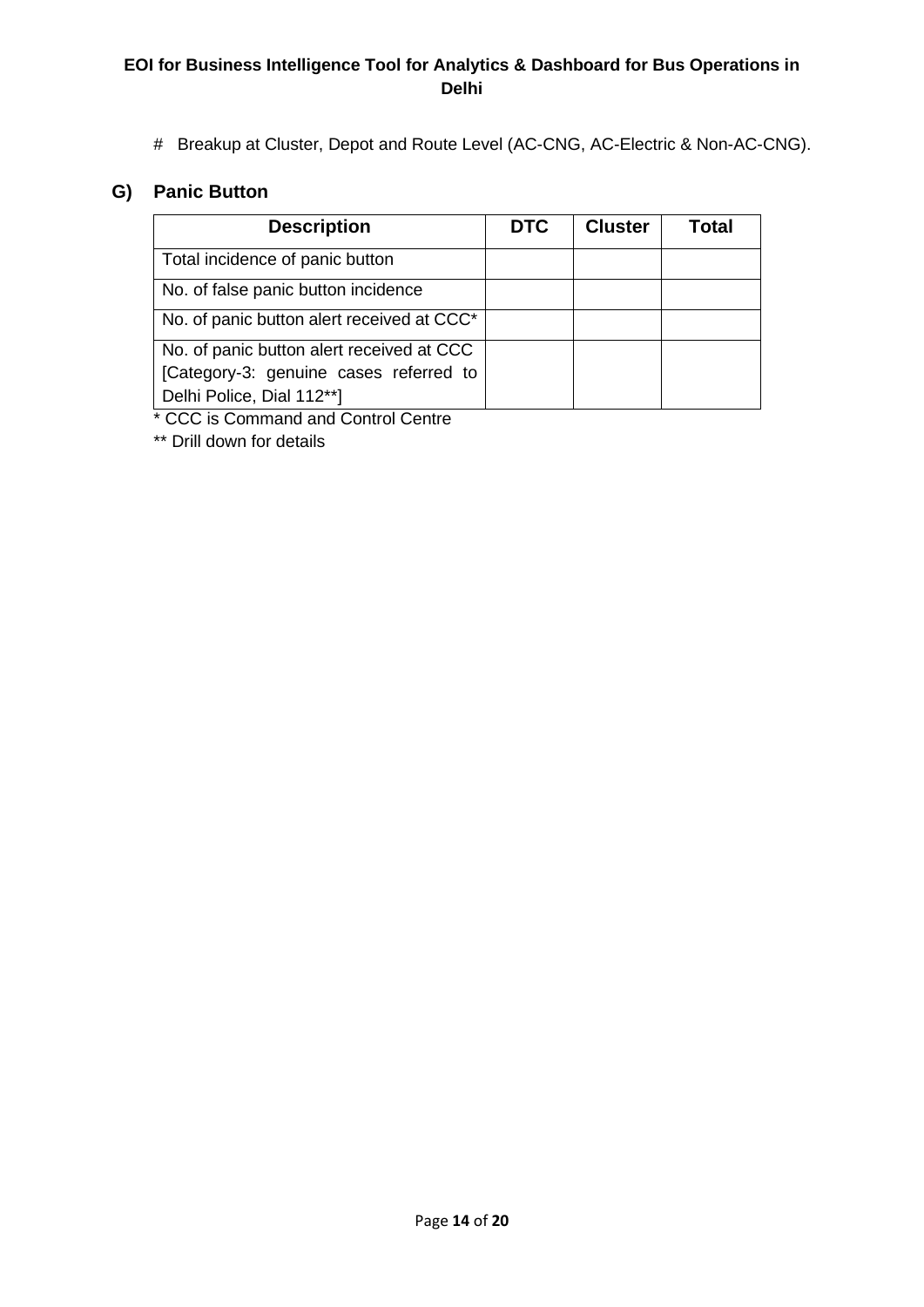## **Format 1**

Letter for Expression of Interest for Business Intelligence Tool for Analytics and Dashboard for Bus Operations in Delhi

Date:  $\Box$ 

To

The MD & CEO , Delhi Integrated Multi-Modal Transit System Ltd., 8th Floor, Block - 1, Delhi Technology Park, Shastri Park, Delhi 110 053, India

**Reference EOI No. \_\_\_\_\_\_\_\_\_\_\_\_\_\_\_\_\_, Dated \_\_\_\_\_\_\_\_\_\_\_\_\_**

**Subject: EOI for Business Intelligence Tool for Analytics and Dashboard for Bus Operations in Delhi** 

Sir,

With reference to your EOI document dated ............., I/we, having examined the same and understood its contents, hereby submit my/our Expression of Interest for Business Intelligence Tool for Analytics and Dashboard for Bus Operations in Delhi.

I/ We acknowledge the right of DIMTS to reject our EOI without assigning any reason or otherwise and hereby waive, to the fullest extent permitted by applicable law, our right to challenge the same on any account whatsoever.

I/ We declare that:

- a. I/ We have examined and have no reservations to the EOI document, including any Addendum issued by the DIMTS;
- b. I/We have not directly or indirectly or through an agent engaged or indulged in any corrupt practice, fraudulent practice, coercive practice, undesirable practice or restrictive practice, in respect of any tender or request for proposal issued by or any agreement entered into with DIMTS or DoT or any other public sector enterprise or any government, Central or State; and
- c. I/ We hereby certify that we have taken steps to ensure that no person acting for us or on our behalf has engaged or will engage in any corrupt practice, fraudulent practice, coercive practice, undesirable practice or restrictive practice.

I/ We understand that you may cancel the EOI process at any time and that you are not bound to accept any EOI that you may receive, without incurring any liability to the Applicants.

I/We hereby irrevocably waive any right or remedy which we may have at any stage at law or howsoever otherwise arising to challenge or question any decision taken by DIMTS in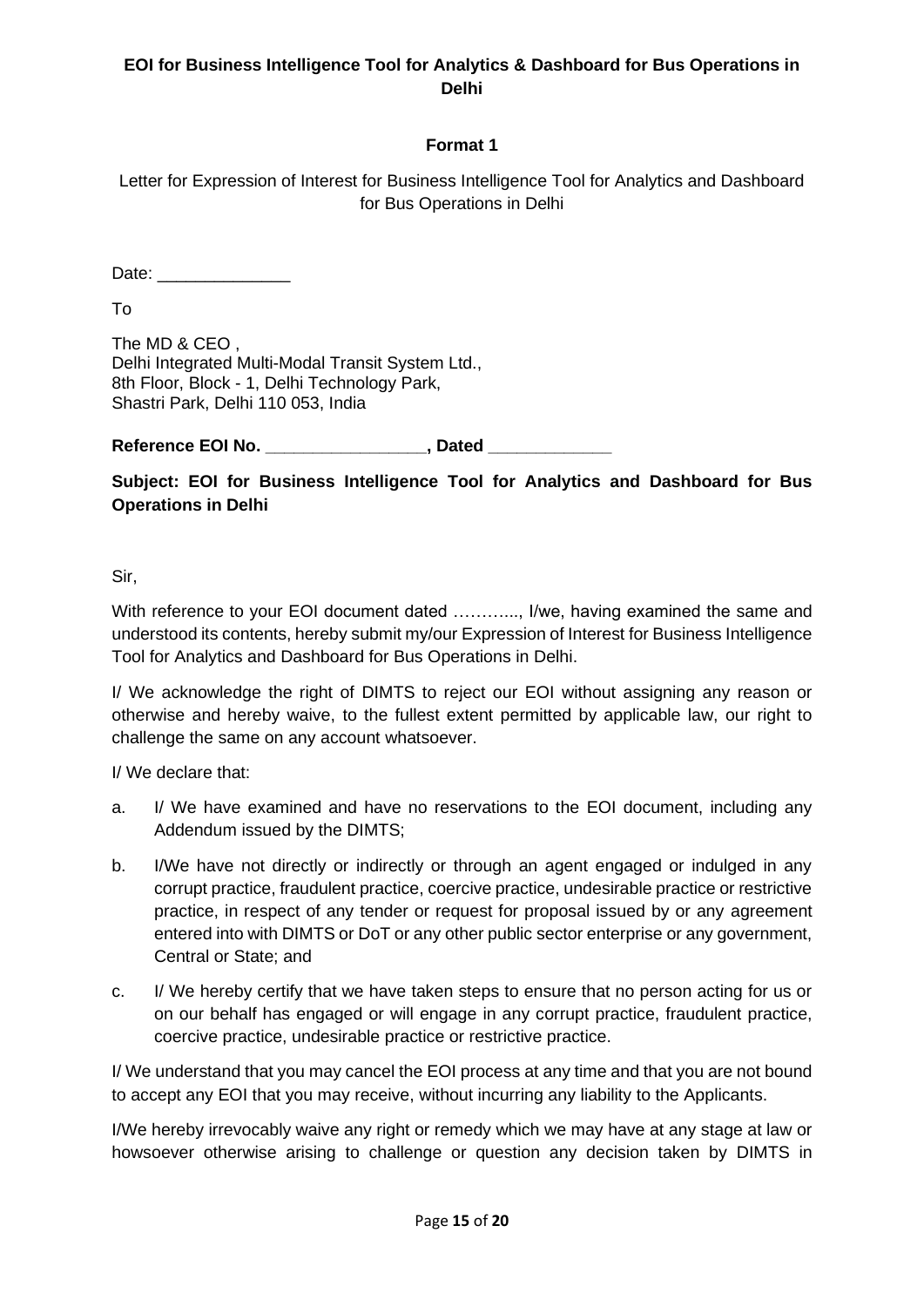connection with the selection of the Agency, or in connection with the EOI Process itself, in respect of the above mentioned Project and the terms and implementation thereof.

I/We shall keep this EOI valid for 180 (one hundred and eighty) days from the last date of submission of EOIs specified in the EOI document and may extend the same on the request of DIMTS.

I/ We agree and undertake to abide by all the terms and conditions of the EOI document.

Yours faithfully,

(Signature of Authorized Signatory)

\_\_\_\_\_\_\_\_\_\_\_\_\_\_\_\_\_\_\_\_\_\_\_\_\_\_\_\_\_\_

Name, title and address

For and on behalf of

Name and Seal of Applicant Organisation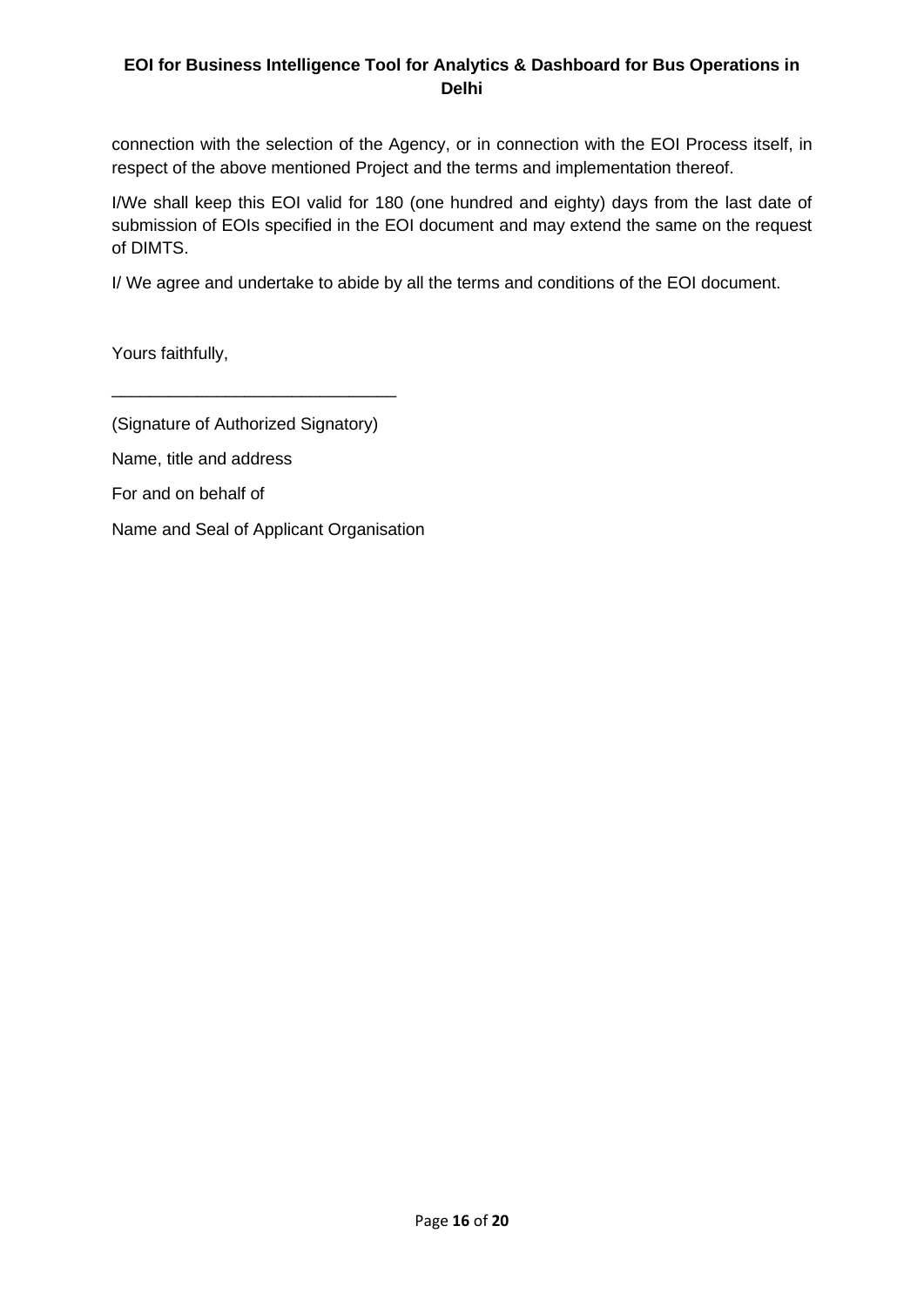### **Format 2**

Organisational Details of the Applicant

- 1. Details of Applicant
	- (a) Name
	- (b) Type of Organisation
	- (c) Address of the registered office
	- (d) Date of registration/incorporation
- 2. Brief description of the Applicant including details of its main lines of activities/ business, promoters/ directors of company etc.
- 3. Annual Turnover of the Applicant during last three financial years and Net-worth as on the last day of the last Financial Year

| SI. No. | Parameter                                                    | Value |
|---------|--------------------------------------------------------------|-------|
|         | <b>Annual Turnover Year</b>                                  |       |
| 2       | <b>Annual Turnover Year</b>                                  |       |
| 3       | <b>Annual Turnover Year</b>                                  |       |
| 4       | Average Annual Turnover during<br>last three Financial Years |       |
| 5       | Net-worth as on                                              |       |

*(Applicant need to enclose audited balance sheets for last three years or a certificate from a Chartered Accountant certifying the above details.)*

- 4. Details of individual/s who will serve as the point of contact / communication with the DIMTS:
	- (a) Name :
	- (b) Designation :
	- (c) Organisation :
	- (d) Address :
	- (e) Telephone Number :
	- (f) E-Mail Address :
	- (g) Mobile Number :
- 5. Details of Authorised Signatory of the Applicant:
	- (a) Name :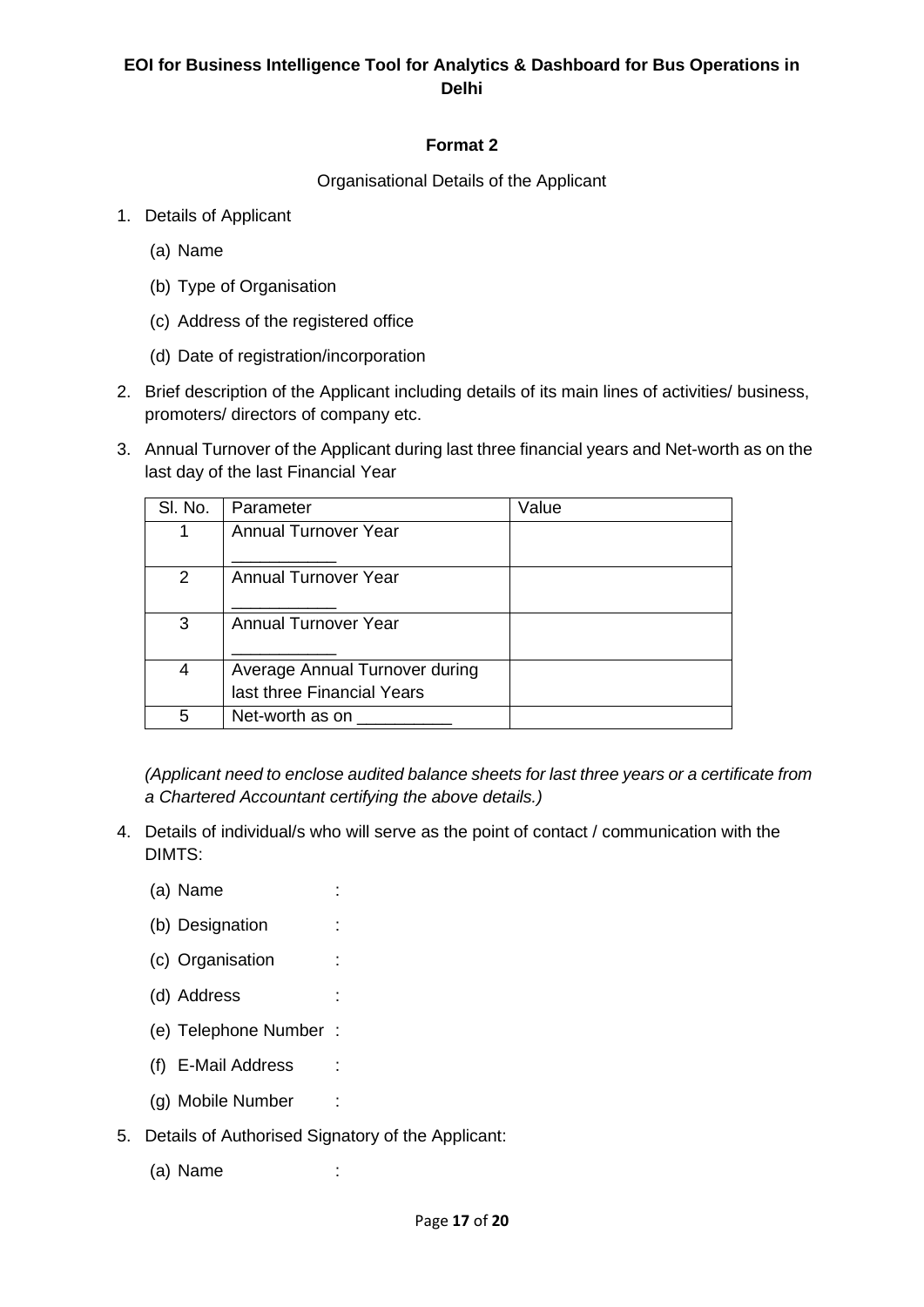- (b) Designation :
- (c) Organisation :
- (d) Address :
- (e) Telephone Number :
- (f) E-Mail Address :
- (g) Mobile Number :

#### *Notes:*

*Documentary proof of registration/ incorporation, Memorandum and Articles of Association (as applicable), GST certificate, PAN certificate, audited balance sheet / CA certificate need to be furnished by the Applicant.*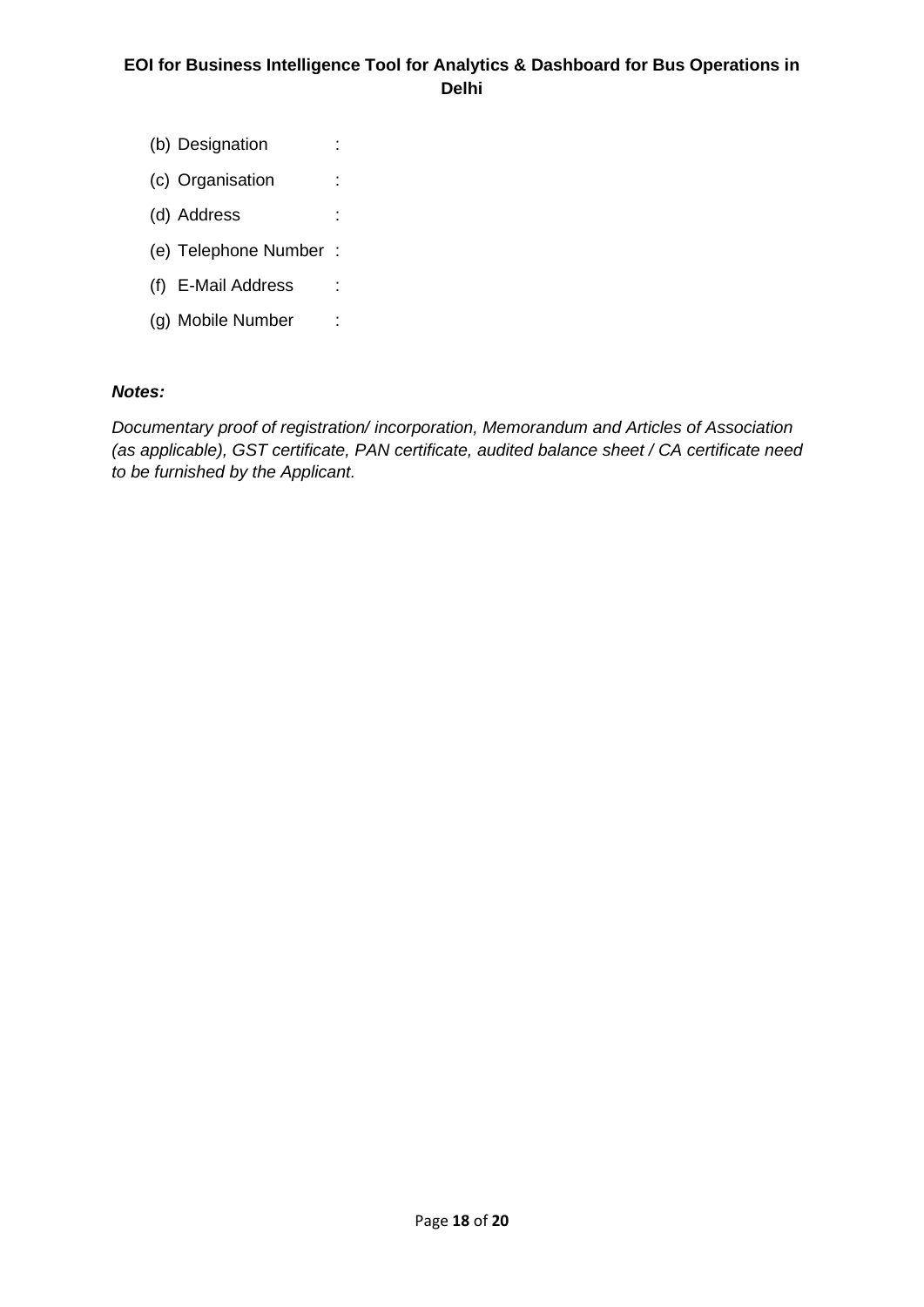### **Format 3**

### Technical Submissions

| SI. No.                                                 | <b>Parameter</b>                                   | <b>Submissions</b>              |  |  |
|---------------------------------------------------------|----------------------------------------------------|---------------------------------|--|--|
| 1                                                       | Experience of the agency in implementation         | Project<br>Experience           |  |  |
|                                                         | Business Intelligence Tool for Analytics and       | sheets as per Format            |  |  |
|                                                         | Dashboard                                          | 4.                              |  |  |
| $\overline{2}$                                          | Deployment of the proposed BI tool in transit      | Certificate<br>by<br><b>OEM</b> |  |  |
|                                                         | domain in India or abroad, by the Applicant or any | supported with project          |  |  |
|                                                         | other partner of the OEM                           | details.                        |  |  |
| 3                                                       | Features and functionality of the proposed BI tool | BI Tool data sheet and          |  |  |
|                                                         | along with associated technical specifications,    | write ups.                      |  |  |
|                                                         | license schema, bandwidth requirement and          |                                 |  |  |
|                                                         | hardware requirement for hosting the system        |                                 |  |  |
| $\overline{4}$                                          | Approach for Requirement Gathering, Design,        | Write ups                       |  |  |
|                                                         | Customization and Implementation of the BI Tool    |                                 |  |  |
|                                                         | along with milestone based timelines.              |                                 |  |  |
| 5                                                       | Proposed Knowledge Transfer, Training and          | Write ups                       |  |  |
|                                                         | Handover Plan                                      |                                 |  |  |
| 6<br>Approach note on the BI Tool achieving the project |                                                    | Write ups                       |  |  |
|                                                         | objectives.                                        |                                 |  |  |